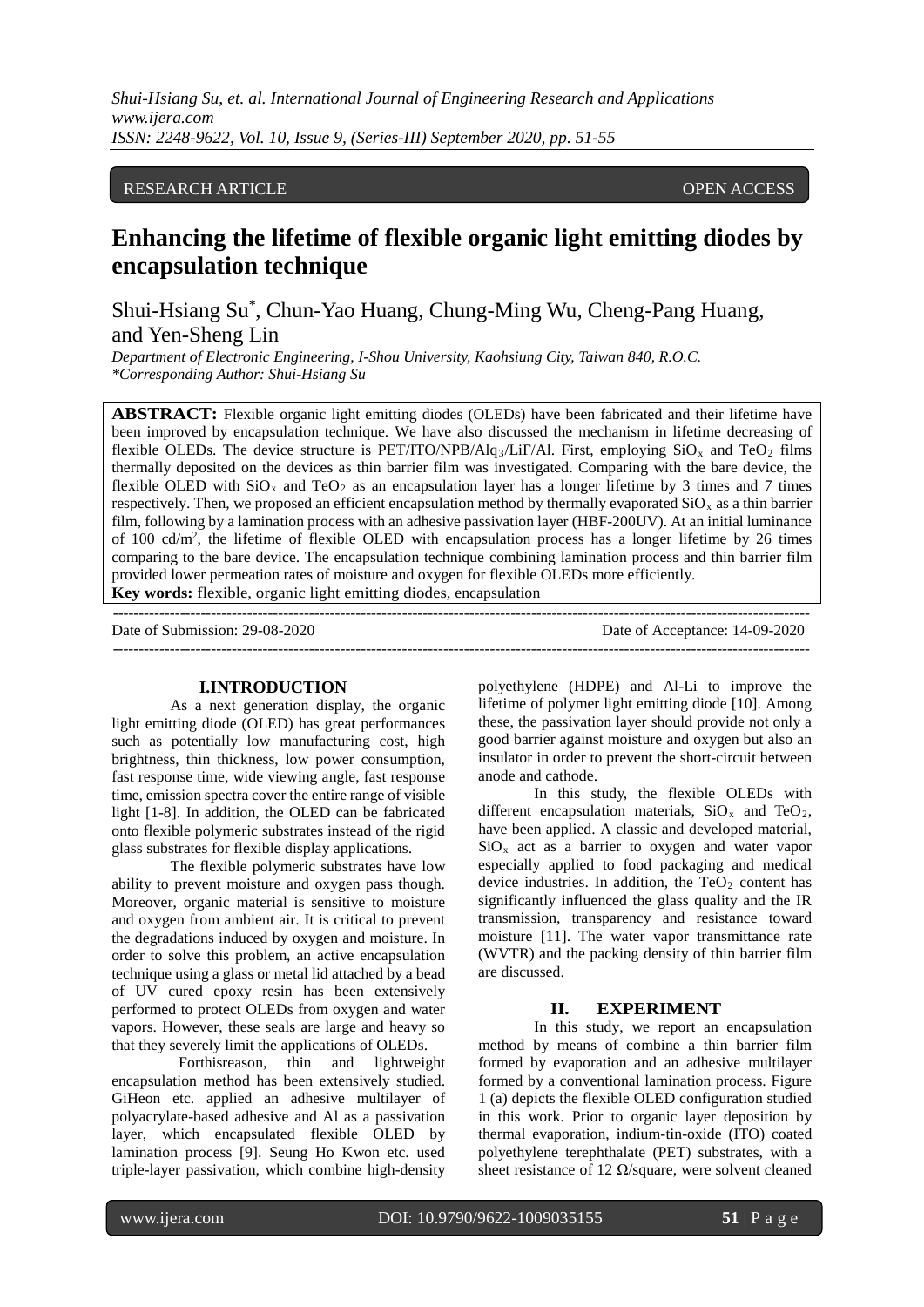*Shui-Hsiang Su, et. al. International Journal of Engineering Research and Applications www.ijera.com ISSN: 2248-9622, Vol. 10, Issue 9, (Series-III) September 2020, pp. 51-55*

by ultrasonic baths in acetone and isopropyl alcohol then in deionized water, followed by UV ozone treatment for ten minutes. Organic layers and cathode materials were sequentially without breaking vacuum through a shade mask. Deposition began with a 400 Å-thick film N, N'-diphenyl-N, N'-bis (1-naphthylphenyl)-(1, 1'-biphenyl)-4, 4'- diamine (NPB) as a hole transporting layer. Next, a 600 Å-thick film tris(8-hydroxyquinolino)- aluminum  $(Alg_3)$  was deposited as emitting and electron transporting layer, followed by a 7 Å-thick film electron buffer layer LiF and a 2000 Å-thick film cathode Al. The active area of the devices was 24 mm<sup>2</sup>. The organic layers were evaporated at a pressure of below  $5 \times 10^{-6}$ torr, and the evaporation rate was controlled to be 1-2 Å/s. The thickness of the evaporation layers was controlled by oscillating quartz monitors and further calibrated by making ellipsometric measurements. The current density-voltage (J-V) and luminance-current density (L-J) were measured by the TOPCON SR-1 spectrometer with a Keithley 2400 programmable voltage-current source. All measurements were made at room temperature.

Figure 1 (b) illustrates the skeleton of a method for measurement the permeation, and the permeation sensors are prepared as follows. The electronic pads were produced from etching ITO/glass substrate by lithography as tradition. First, the center  $0.2*0.4$  cm<sup>2</sup> section is covered by a 100 nm layer of calcium with common evaporation techniques. Then the calcium was encapsulated with a thin barrier film,  $SiO<sub>x</sub>$  and  $TeO<sub>2</sub>$  by thermal evaporation. The permeation rate is calculated from the advancing degradation of a calcium layer. Finally, the samples are connected to a Keithley 2400 to measure the resistance. The measurement voltage was set at only 0.5 V in order to avoid an electrochemically enhanced corrosion at the contacts. The method introduced a resistance measurement to determine the degree of Ca corrosion.





**Figure 1:** (a) Fundamental structure of a flexible OLED with an encapsulation layer. (b) Layout of the permeation sensor. The PET is covered with a calcium layer that is contacted by ITO pads.

#### **III. RESULTS AND DISCUSSION**

Figure 2 shows lifetimes of flexible OLED devices encapsulated by a thin film  $TeO<sub>2</sub>$ ,  $SiO<sub>x</sub>$ , and without encapsulation. All measurements of lifetime were made at room temperature and the initial luminance was controlled at 100 cd/m2 . The bare device to 50% of initial luminance had a very short lifetime of about 8.5 hrs in ambient conditions. It was well known that organic materials were sensitive to moisture and oxygen. On the other hand, the flexible OLED cannot endure ambient conditions for long time. The devices encapsulated by a thin film of  $TeO<sub>2</sub>$  and  $SiO<sub>x</sub>$  have half-life were 30.6 hrs and 17 hrs, respectively. From this result, the use of evaporation deposited  $TeO<sub>2</sub>$  thin film for the barrier layer can not only reduce the total thickness of barrier layer also increase the lifetime of a flexible OLED device based on a PET substrate significantly. It suggested that the thin film of  $TeO<sub>2</sub>$  resist humidity and oxygen are better than SiOx.



**Figure 1:** Luminance decay of the flexible OLED operated at a constant dc current of 10 mA/cm<sup>2</sup>.

Figures 3(a) and 3 (b) show packing density of the encapsulation film varied with (a) evaporation rate and (b) thickness of  $SiO_x$  and  $TeO_2$ . The packing

I

www.ijera.com DOI: 10.9790/9622-1009035155 **52** | Page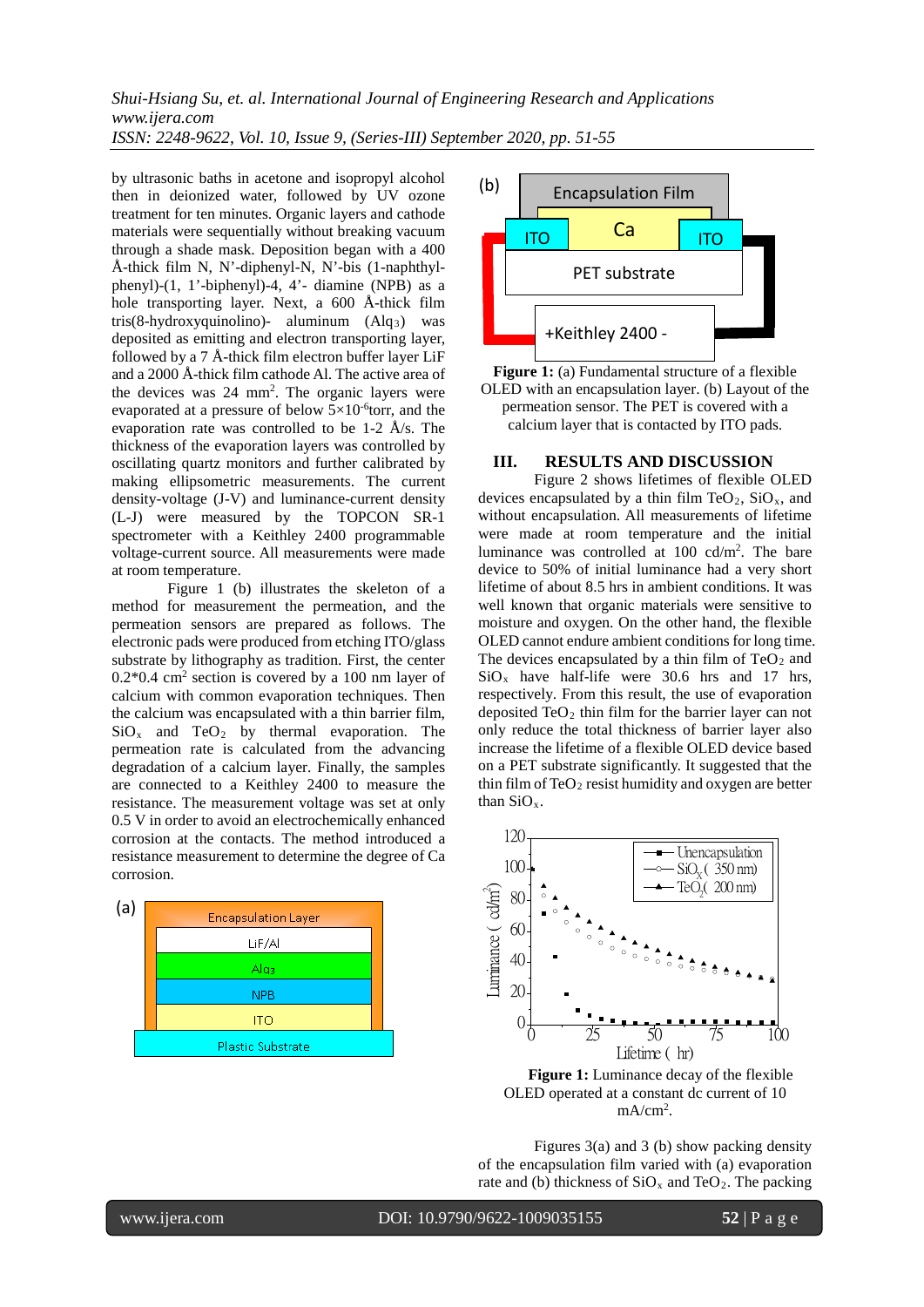density can be expressed by the equation

$$
packing density = \frac{n_f - n_v}{n_s - n_v}
$$
........(1)

where  $n_f$  is the refractive index of the film,  $n_s$  is the refractive index of the solid, and  $n_v$  is the refractive index of the void which the value is set by 1. First, the evaporation rate varying with packing density was measured under the same thickness of thin barrier film at 100 nm. From the results, as the evaporation rate changes from 1  $\rm \AA/s$  to 10  $\rm \AA/s$  the packing density of TeO<sub>2</sub> from 0.95 to 0.9, SiO<sub>x</sub> from 0.87 to 0.66, respectively. In addition, the thickness varying with packing density was measure under the same evaporation rate of thin barrier film at 1 Å/s. As the thickness change from 50 nm to 150 nm the packing density changes from 0.87 to 0.9,  $SiO_x$  from 0.81 to 0.88, respectively. In the measure, [theinfluenceofe](http://tw.dictionary.yahoo.com/search?ei=UTF-8&p=influence)vaporation rate and the quality of material [onpacking](http://tw.dictionary.yahoo.com/search?ei=UTF-8&p=influence) density [areevident.](http://tw.dictionary.yahoo.com/search?ei=UTF-8&p=influence) From this result, evaporation rate is an important parameter of packing density for same material, and the value of packing density critically affect the lifetime of flexible OLED. It may attribute to that organic layer in the flexible OLED absorb water and oxygen from voids of  $SiO<sub>x</sub>$  and TeO<sub>2</sub> films.



**Figure 3:** Packing density of the encapsulation film varied with (a) evaporation rate and (b) thickness of  $SiO<sub>x</sub>$  and TeO<sub>2</sub>.

Moreover, the permeation for a PET substrate coated with an encapsulation film of 350 nm  $SiO<sub>x</sub>$  and 200 nm TeO<sub>2</sub> is shown in Fig. 4. The permeation for PET without encapsulation film is also shown for comparing. The permeation can be expressed by the equation

$$
P = -n \frac{M\left(\text{reagent}\right)}{M\left(\text{Ca}\right)} \delta \rho \frac{l}{b} \frac{d\left(1/R\right)}{dt} \quad \text{----(2)}
$$

where  $n$  is the molar equivalent of the degradation reaction; *M(*reagent) and *M*(Ca) are the molar masses of the permeating reagent and Ca; *t* is the measurement time,  $1/R$  is the slope of the conductance curve,  $\delta$ ,  $\rho$ ,  $l$ , and  $b$  are the density, resistivity, length and width of Ca layer respectively. The slopes of the TeO<sub>2</sub> and  $SiO_x$  in the curve can be directly related to the permeation rate, which are calculated to be  $2.399\times10^{-1}$  and  $3.99\times10^{-1}$ g/m2 -day at 38 °C and 90% RH. As described above, the packing density and permeation rate are the important factors in lifetime of flexible OLED.



**Figure 4:** The permeation for a PET substrate coated with an encapsulation film of 350 nm  $SiO_x$  and 200  $nm TeO<sub>2</sub>$ .

Next, we studied the rate of degradation of the fabricated devices. First, the devices were encapsulated by  $SiO_x$  and TeO<sub>2</sub> as a thin barrier film respectively. Then the two devices were covered by the same lamination films, HBF-200UV, in lamination process. The measurements of lifetime were identical in the same condition as described above. Figure 5 shows luminance versus driving time for three devices. Results from the lifetime of the initial luminance of the devices encapsulated by  $SiO<sub>x</sub>$  (350 nm)/HBF-200UV and  $TeO<sub>2</sub>$  (200 nm)/HBF-200UV decays to 50% of its initial luminance are 213 hrs and 78 hrs respectively. When it comes to the ability of prevention of destruction of the moisture and oxygen,  $SiO<sub>x</sub>$  (350 nm)/HBF-200UV is preferable to TeO<sub>2</sub>

I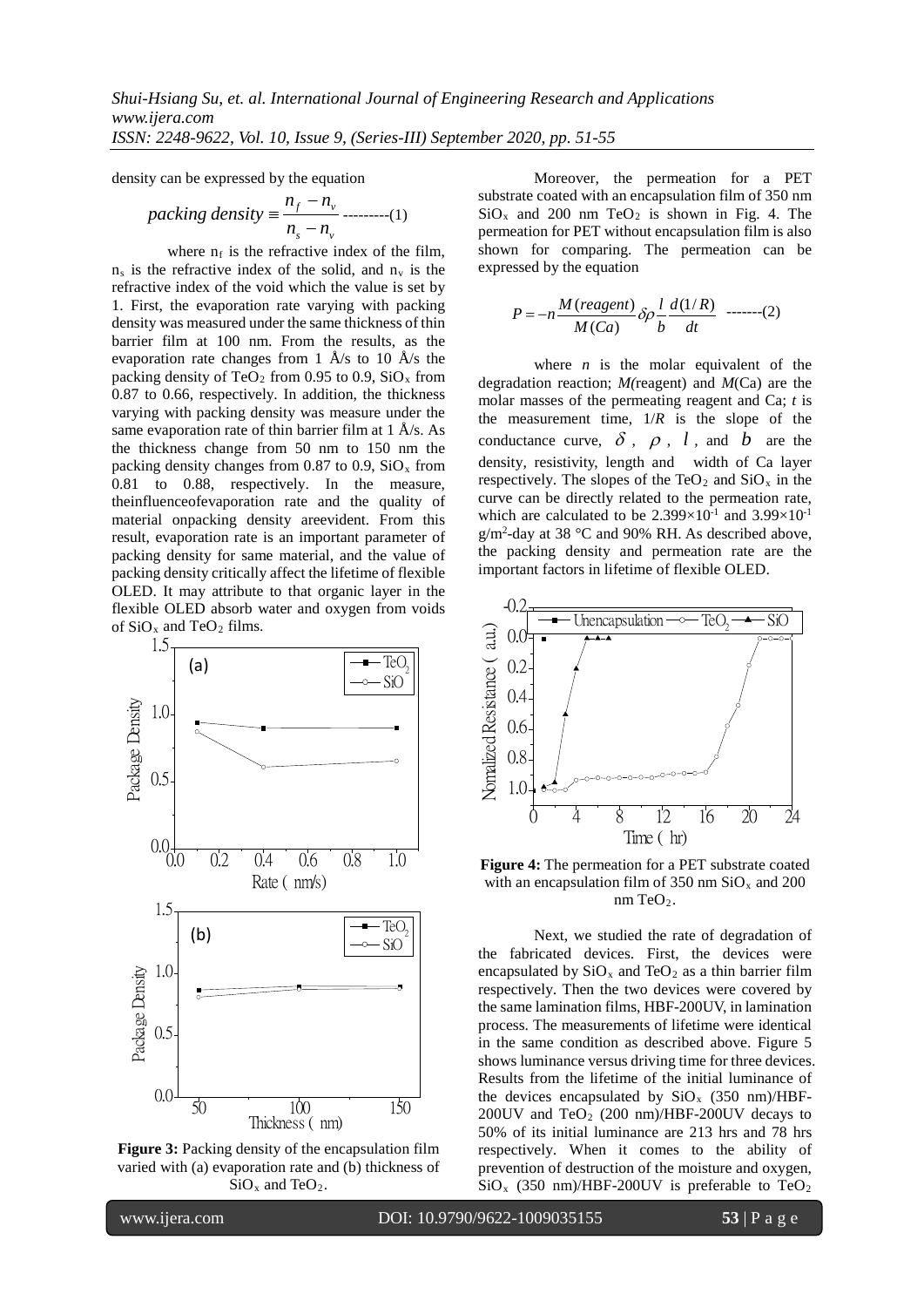*Shui-Hsiang Su, et. al. International Journal of Engineering Research and Applications www.ijera.com ISSN: 2248-9622, Vol. 10, Issue 9, (Series-III) September 2020, pp. 51-55*

(200 nm)/HBF-200UV. The thin barrier film of  $SiO<sub>x</sub>$ may be a factor of improvement within the flexible OLED lifetime. In Fig. 6, the result was confirmed by the observation of AFM: the two thin barrier films influence the adhesive behavior of HBF-200UV. In addition, the surfaces of thin films affect the lifetime of flexible OLED device as well. The RMS surface roughness of the 100 nm thick  $SiO_x$  and TeO<sub>2</sub>film was 2.12 nm and 2.76 nm respectively. The result implies smooth surface of thin barrier film is suitable for the flexible OLED encapsulation.

Figure 7 plots the electrical characteristics of the fabricated diodes classified by processing step was examined to compare the electrical properties both before and after forming the lamination film. From this result, there was no significant difference in the characteristics of devices. On the other hand, when the thin barrier film and lamination film were formed on the device affect organic layer and metal cathode slightly.



**Figure 5:** Luminance decay of the flexible OLEDs operated at a constant dc current of 10 mA/cm<sup>2</sup>.





**Figure 6**: AFM images of (a) 100 nm  $SiO_x$  and (b) 100 nm TeO<sub>2</sub> coated glass substrate.



**Figure 7**: Current density-voltage characteristics of the flexible OLEDs with and without the encapsulation layers.

#### **IV. CONCLUSION**

In this study, we improve the lifetime of flexible OLED by encapsulation technique successfully. The devices encapsulated by a thin film of TeO<sub>2</sub> and  $SiO_x$  have half-life were 30.6 hrs and 17 hrs, respectively. Compare TeO<sub>2</sub> with  $SiO<sub>x</sub>$  as thin barrier films,  $TeO<sub>2</sub>$  shows higher packing density and low permeation ratio. However, the lifetime of device with  $SiO_x(350 \text{ nm})/HBF-200UV$  can reach 213 hrs. and the lifetime of the device with  $TeO<sub>2</sub>$  (200) nm)/HBF-200UV is only 78 hrs at an initial luminance of 100 cd/m<sup>2</sup>. It due to the surface of  $SiO_x$ is smoother than TeO<sub>2</sub>, and the smooth surface avoids moisture and oxygen in the interface between thin barrier film and lamination film. Comparing the bare device, the lifetime of flexible OLED with  $SiO<sub>x</sub>$  (350) nm)/HBF-200UV has a longer lifetime by 26 times.

#### **ACKNOWLEDGEMENTS**

The authors would like to thank the Ministry of Science and Technology of the Republic of China under Contracts No. MOST 108-2221-E-214-027,

I

www.ijera.com DOI: 10.9790/9622-1009035155 **54** | Page